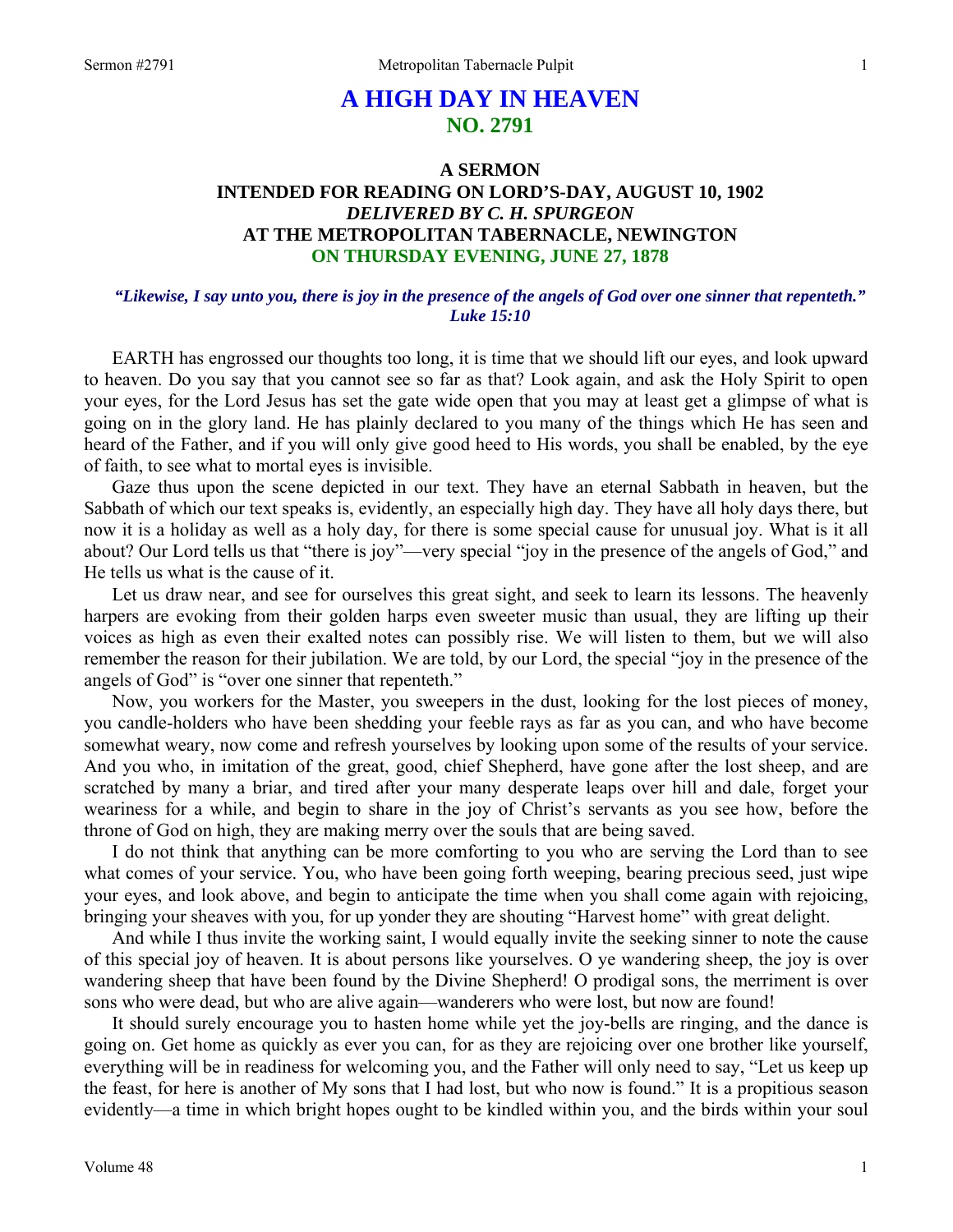should begin to sing in sweet anticipation of the bliss awaiting you. Arise then, and go to your Father, He is rejoicing over those who have come back to Him, and He will equally rejoice over you.

**I.** In considering this passage, I shall ask you, first, to NOTE THE TERMS IN WHICH OUR LORD JESUS DESCRIBES THIS HEAVENLY JOY, "There is joy in the presence of the angels of God over one sinner that repents."

And notice, first, in these terms, that *this joy is over one sinner*. What the joy is over hundreds, and thousands, and millions of sinners, you can scarcely imagine, but Jesus tells us that "there is joy in the presence of the angels of God over *one* sinner." That one may be a poor servant girl or a working man whose name will never be known to fame, and there is only one, but the angels are not so sparing of the praises of God that they will wait till there is a score of penitents. They see them gathering home one by one, and they are glad of every opportunity of expressing their special delight at the increasing number of the redeemed, so as they come to Jesus, one by one, the blessed spirits before the throne of God begin to sing with special thanksgiving for every sinner saved.

Have you taught for a long time in your Sunday school class, and have you had only one girl saved? Do not be satisfied with that one, but at the same time, do not forget to thank the Lord for that one. If you are not grateful to God for letting you win one soul for Him, you are not likely to be allowed to win another. Remember that the conversion of one sinner is, in heaven, reckoned to be such a marvel that it makes special joy there in the presence of the angels of God.

Surely then, the salvation of even one soul ought to make your spirit exult and rejoice with exceeding joy. If you have lived to bring one sinner to Christ, you have not lived in vain. Has not God already given to you in that one, my dear brother, my dear sister, much more than such an unworthy creature as you might ever have expected to gain? I say again, cry for more blessing, be greedy to win hundreds of souls for the Savior, but still, do not neglect to praise God for the one whom He has already saved.

I like to dwell upon the thought that the person who caused this melody in heaven was "one sinner." I do not know what sort of a sinner that one was, but I should not wonder if the conversion of special sinners makes special joy up there. Was that "one sinner" a publican, a hardhearted Jewish tax-gatherer? Was that "one sinner" a harlot, lost even to society as well as to her God? We do not know, but we do know that as they would rejoice in heaven over one king, or one prince, or one senator, or one philosopher, who repented, so they would over one publican or one harlot.

The angels and the redeemed in glory know that "Christ Jesus came into the world to save sinners," they know that the precious blood of Christ was shed to cleanse sinners from every stain of sin, they know that the sweetest singers, throughout eternity, will be those who once were sinners, so they rejoice over any and every sinner who is saved.

Out of a certain company of a hundred, there were ninety-nine people who had not gone astray according to their notions, but the spirits in heaven did not rejoice over them. No, you mere moralists, you people who are so excellent in your own esteem, who reckon that you will gain admission to heaven by your own good deeds, you will never make the angels sing until you repent, but the poor lost sinner, however deeply he has plunged into crime, when he becomes a monument of the saving and renewing grace of God, sets all the golden harps ringing with the melodious music of praise and thanksgiving unto the Most High.

Notice next, that the rejoicing is *"over one sinner that repenteth."* To repent is to be sorry for sin to undergo a complete change of mind, and heart, and life—to turn away from self to Christ, in a word, to be converted, that is, turned completely round. Yet many people, nowadays, think very little of repentance. Some ministers whom I know, scarcely even mention it in their preaching, so that their hearers may well imagine that it is out of date, they seem to believe in a kind of faith that ignores repentance. Well, they differ very much in their estimate from that of the angels, and the spirits of just men made perfect, for they rejoice "over one sinner that repenteth."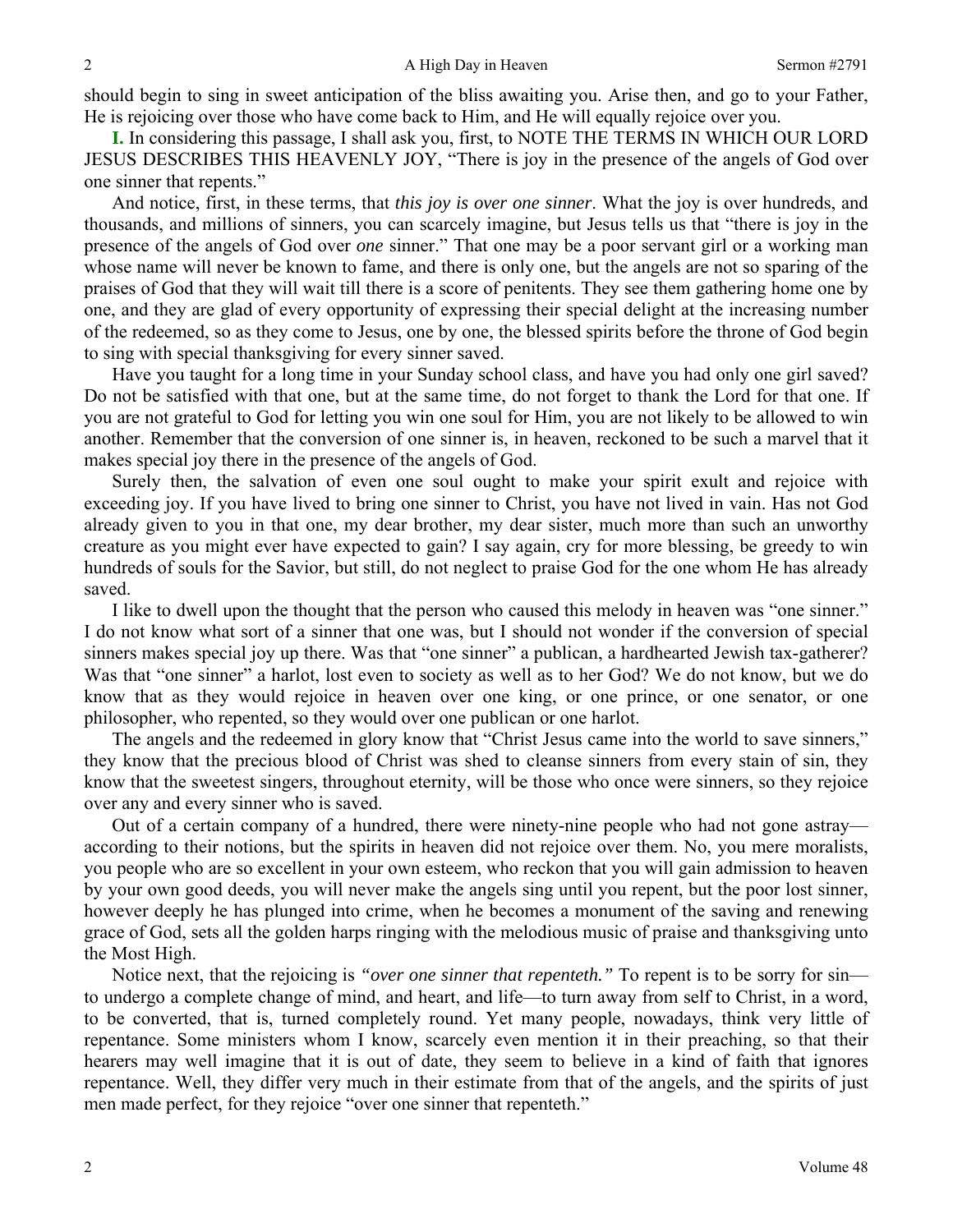#### Sermon #2791 **A High Day in Heaven** 3

The poor sinner has not yet the faith that moves mountains, or the heroism that takes lions by their beards, and slays them. The poor sinner has not yet preached a sermon, or even sung a hymn to the praise of God. He has simply sat down in some obscure corner, and wept over his sin, he has returned to his God and said, "Father, I have sinned," but that was sufficient to make the angels sing.

I want you to remember this, you who are just beginning to come to Christ—you who have only a little grace—the very faintest evidence of the work of God's Spirit in your soul. You are believers, or else you would not be penitents, for there is no true repentance but that which is accompanied by faith, but the most prominent thing is not so much your faith as your holy mourning and moaning over sin, your sincere desire after holiness, this is the proof of that change of mind which is the essence of true repentance, and this is such a work of grace that there is joy over you in the presence of the angels of God.

I want you also to notice, with regard to the terms used by our Lord, that He says, *"There is joy in the presence of the angels of God."* Is there not always joy there? Certainly. Is there ever any sorrow up yonder, in the courts of the Most High? Do cherubim and seraphim ever pine, and cry, and sigh in agony? Never, then what can this joy be which makes heaven even more joyous than it usually is?

I do not know whether you or I can conceive what it must be, what I may call the ordinary, everyday joy of heaven is perfect, yet there is something over and above that in this rejoicing over penitents. It is a bliss above bliss, a joy that rises out of joy like some huge Atlantic billow that towers above all the rest of the waves. They have a special, extra, doubly distilled joy in heaven sometimes, and that comes to them whenever one sinner repents.

I think I can explain it a little by an expression of Rutherford's, in which he says, "God is my witness that my own heaven would be seven heavens if I could but see you saved. If I could but see souls brought to Christ, my own bliss would be sevenfold bliss." Yes, and so it is with the spirits before the throne. They are always happy, but sometimes, the joy that is always full begins to overflow, and down from the celestial hills there rushes a sacred torrent that carries all before it, and this unusual delight of those who are in the presence of God is caused by one sinner repenting, and returning to the Lord.

I have only one more remark to make under this first head, and it is this, our Lord does not say that the angels rejoice over one sinner that repents, but that "there is joy *in the presence of the angels of God* over one sinner that repenteth." Who, then, has the joy? The angels of course, first, they must be included, because the previous parable says that when the Shepherd comes home, "He calleth together his friends and neighbours, saying unto them, Rejoice with me, for I have found my sheep which was lost." The redeemed from among men and the holy angels are the friends and neighbors of Christ, and they all rejoice over every sinner that repents.

But first of all, this joy is the joy of God Himself. The angels and the redeemed stand in His presence, they are His courtiers, but He Himself is the center, and glory, and Lord of all, and it is God Himself who rejoices "over one sinner that repenteth."

God the Father rejoices, for has He not found His child whom He had lost, the child whom He loved, before the foundation of the world, with all the love of His infinite heart?

God the Son rejoices, for has He not found the sheep which the Father gave Him—the sheep which He was pledged to bring safely home—the sheep for which He paid the purchase price in His own heart's blood—the sheep which, though it had wandered far away from Him, He had brought home?

God the Spirit also rejoices, for did He not see, in the soul's repentance, the fruit of His working, the result of His enlightenment, the consequence of His convicting, and the commencement of the whole work of sanctification? Yes, dear brethren and sisters, Father, Son, and Spirit, the one God of the spiritual Israel—rejoices greatly "over one sinner that repenteth."

I can hardly convey to you the delight that I have in this thought. God is always full of joy, He is rightly called "the happy God," yet even He describes Himself as being, in some mysterious manner, more happy at one season than at another. I am of course, speaking after the manner of men, but then,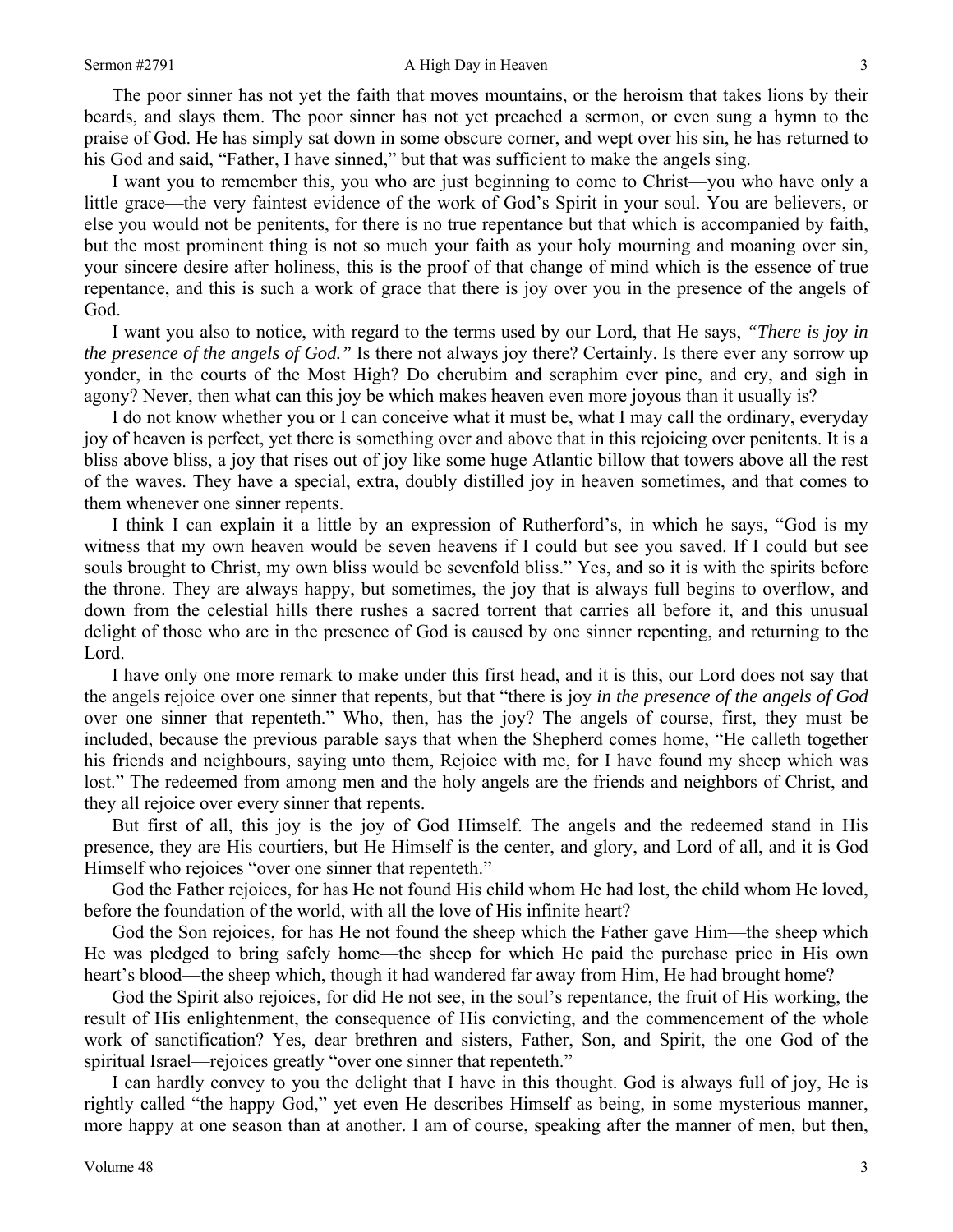we are only men, and we can only speak after our own manner, as the prophet Zephaniah does when he says, "He will rejoice over thee with joy, he will rest in his love, he will joy over you with singing." So that repentance of one sinner gives joy to the Eternal Himself, who would not, then, repent of sin, and so give joy to God, and at the same time, find the highest joy for himself?

Thus I have noticed the terms in which our Lord Jesus describes this heavenly joy.

**II.** Now, secondly, I want you, very briefly, to CONSIDER THE REASONS WHY THERE IS THIS JOY IN HEAVEN.

First, God rejoices over every sinner who repents, *because He then sees one of His creatures delivered from the horrible power of sin*. God is full of benevolence toward men, He wills not the death of the sinner, and He is delighted when the creature, whom He has made, becomes happy because he has become holy. He is glad when those, whom He has fashioned, enjoy the delights which He intended for them.

God rejoices too, when a sinner repents, *because He then sees, not only one of His creatures, but a new creature in Christ Jesus.* He sees His own handiwork in that heart. We all like to see our own work when it is well done. Nobody wants to see bad work, but every worker rejoices in good work, and God rejoices in the good work of regeneration, the good work of the renewal of the heart, restoration from death and rescue from hell.

Especially does God delight in every sinner who repents, *because He then sees His own child restored to Him*. He who has the heart of a true father knows what joy he has when he sees his boy who has gone astray, coming back again—when he returns from the distant land, to which he went in an ill humor, and comes home weeping and mourning, but loving and gentle, and anxious to be better. Thus God rejoices over His returning children. There is no earthly father who can love as God loves, and if all the love of all the fathers in the world were made into one, it would not equal the love which God has for every one of His children, so He rejoices with peculiar joy when He sees any one of His children repenting, and returning to Him.

Moreover, *God always rejoices in everything that is holy and good,* and therefore He rejoices in a sinner's repentance. It is a right and holy thing that a sinner should repent of doing wrong, it is the beginning of something higher, and nobler, and better, when a soul comes to the turning point, confesses its lost condition, and seeks to be set right, and therefore, because the Lord is good and righteous, will He will teach transgressors His way, and when He sees them walking in that way, He will rejoice and be glad concerning them.

**III.** I will not remind you of all the reasons for the great Father's joy over returning sinners, because you can all think them out for yourselves, but I will instead say a little about THE JOY OF THE ANGELS OVER REPENTING SINNERS.

Why is it that they, who are the friends, and neighbors, and servants of Christ, are so glad when sinners repent? They are not themselves sinners, they are not even men, they have no part in the great redemption of Christ. "For verily he took not up angels, but he took up the seed of Abraham." Why then, do the angels rejoice over repenting sinners?

Well it is, first, *because they are so fully in sympathy with God*. Whatever pleases God pleases them. The growth of holiness delights the Most High, and therefore it delights His loyal courtiers. The coming back of JEHOVAH's wandering children gladdens Him, and it therefore gladdens every servant in the family. You can see in the parable, that the servant, who went out to speak to the elder brother, had his measure of joy over the prodigal's return, he speaks in happy and grateful tones, and the spirits before the throne cannot help being glad when God is glad. Will loyal subjects be sighing and crying when their king has a day of special rejoicing, and is peculiarly honored? It cannot be, and the angels would not be what they are—the true and faithful servitors of God—if they were not glad when God is glad.

But besides that, *they have also great sympathy with men*. It would be worth your while to study the subject of the friendship of angels to men—their kindly feeling, the joy with which they have often brought God's messages to men, the delight with which they have interposed at critical times, to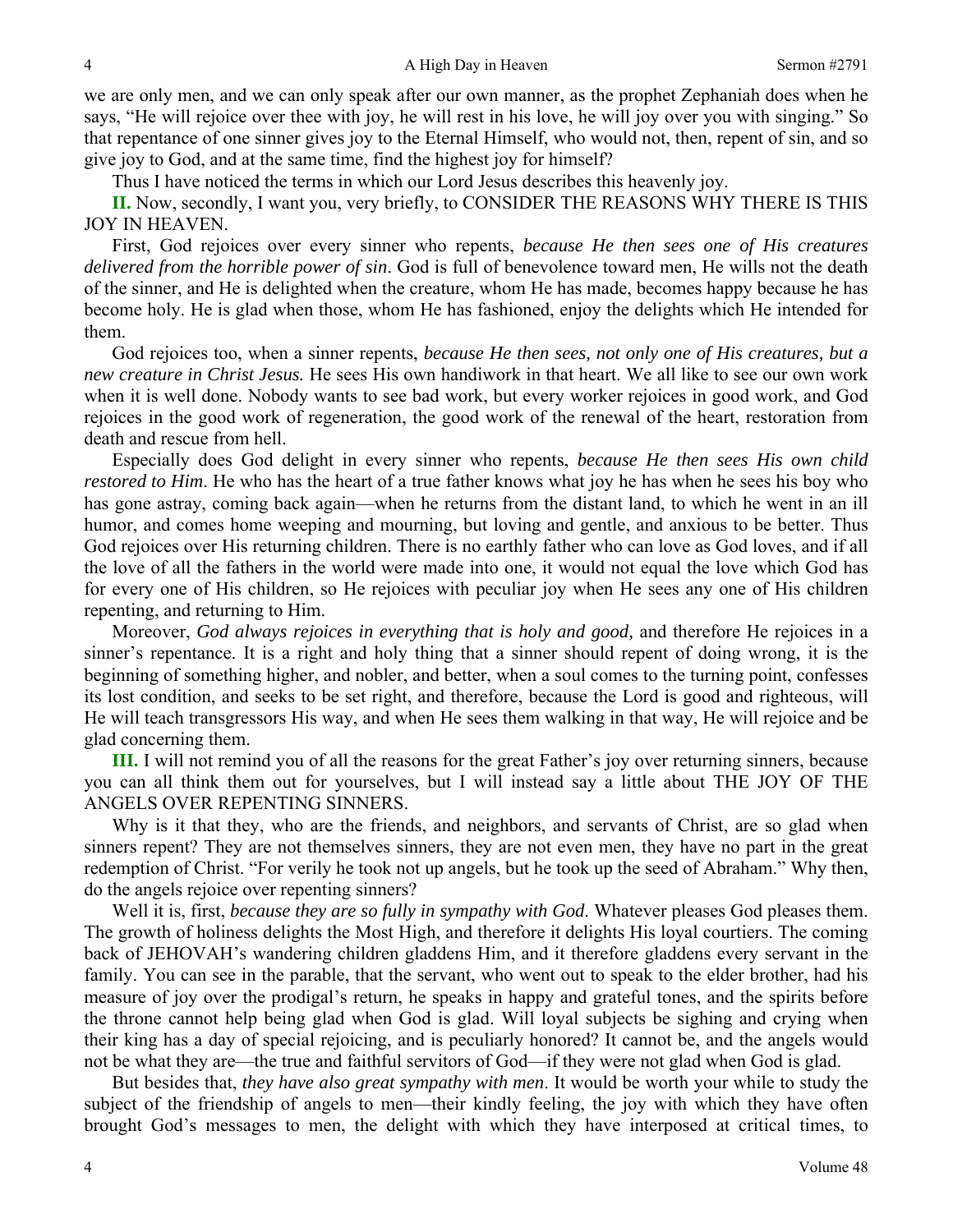accomplish the miraculous designs upon which God has sent them on behalf of men. They are, indeed, most gracious spirits.

We must not worship them, we are forbidden to do that, for we must worship God alone, but we may feel an intense amity, and friendship, and respect towards those bright and blessed spirits. What we owe to them, we shall never know I suppose, till eternity, and then we shall set it all down to the glory of their Master and ours.

Still, he who thinks well of God may think well of God's holy angels on the principle of "Love Me, love My servants." Does He not give them charge over us, to keep us in all our ways? Do they not bear us up in their hands, lest we should dash our foot against a stone? "Are they not all ministering spirits, sent forth to minister for them who shall be heirs of salvation?" They are not actually akin to us, but still, they are very near neighbors to us, and they are very kind and helpful neighbors, so when they see a soul saved, they are right glad of it.

Further, they know, better than you and I do, *what a soul is saved from when a sinner repents*. They have looked over the battlements of heaven into the dread abyss, they recollect the day when there was war in heaven, and the mighty Son of God overthrew Satan and his rebel followers, and cast them down to hell. The holy angels know that it was God's electing love that enabled them to stand fast in that evil day.

They know too, that God passed by the fallen angels, and never gave them a hope of recovery, or promised them a Mediator, yet they do not envy men because God, in the sovereignty of His grace, has provided for them a Savior. They rejoice to know that repenting men shall never be cast into the lake of fire, the awful place prepared for the devil and his angels. They have none of the modern infidel notions, for they have seen that there is a worm that dieth not, and a fire that cannot be quenched, so they lift up their songs right gladly whenever a sinner is saved from going down into the pit.

Besides this, *the angels know what repenting sinners gain,* for they have long frequented the golden streets, and walked by the river of the water of life. They know the bliss of beholding Christ face to face, have they not done so ever since He returned to heaven to sit upon His Father's throne? When a man is very happy because he is very holy, he wants other people to be happy too, and he feels all the happier the more there are to share in his joy. Our proverb "The more, the merrier," just expresses what the angels think, so they rejoice with the utmost gladness, over those who repent, because they know that for them, there is laid up in heaven the triple crown of life, and glory, and righteousness, that fadeth not away.

One thought I cannot help interjecting just here. *I am sure that these holy angels all believe in the doctrine of the final perseverance of the saints*. If they did not, they would be very foolish in rejoicing over repenting sinners. The old proverb bids us not to count our chickens before they are hatched, and if I were an Arminian, I should recommend the angels to not rejoice over a sinner that repents, for he might fall from grace, and perish, and then they would have to ring the bells of heaven backwards, or to toll them, and to recall their songs, and say, "We rejoiced too soon."

But it is not so, for they know that repentance has in it the germ of perfection. Sincere repentance is the commencement of perfect sanctification, and God will make it grow to full fruition. This grain of mustard seed will become a great tree, and yonder birds of paradise shall sit in the branches thereof, and sing to God's praise forever, so they begin to sing even now because they know what true repentance guarantees concerning the future of everyone who truly repents and believes in Christ Jesus.

Thus I have tried to give, in as brief a space as I could, the reasons for the joy of God, and the joy of God's servants, the angels, over repenting sinners. There are just two lessons I want each one of us to learn, and then I have done.

The first is a lesson of self-examination. Are you and I fit for heaven? Have we the nature which would fit us to dwell in the presence of the angels of God? You say, "Well, you have set us a hard task now." No, I have not, or if so, I will help you through it. The angels rejoice "over one sinner that repenteth." Do you rejoice over repenting sinners? Having yourself repented, do you feel intense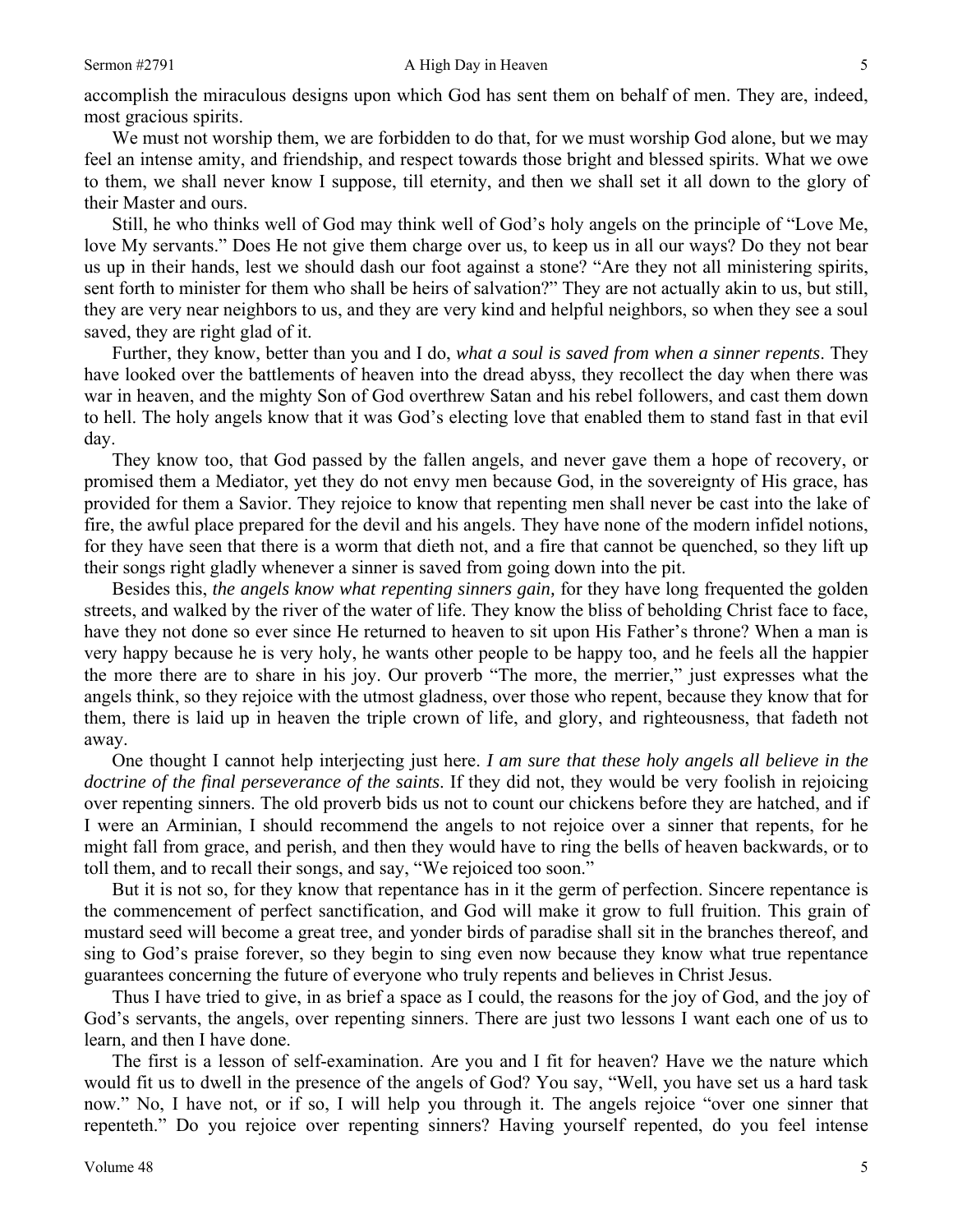sympathy for other sinners? Do you dread lest they should be lost? Do you pray that they may be saved? Do you seek, by your personal testimony and entreaty, to bring them to Christ? Can you truthfully say that it would be heaven on earth to you to see your children converted—your servants converted—your neighbors converted? Alas! there are many professors who do not care the turn of a halfpenny whether souls are lost or saved. Their one desire is to be themselves saved, but as to doing anything to spread the Gospel of Jesus—denying themselves that the poor and ignorant may know of Christ—that is not in their line at all.

But sir, if you have no concern about another man's soul, it is time that you should have grave concern about your own. If no joy comes to you when another is saved, you have need to be saved yourself, and if the thought of the future world, and the ruin of immortal souls, never makes you bow your head even to the dust, you need to be born again, for they who are born in the likeness of Christ weep over sinners, pray for sinners, and seek the salvation of sinners. By this test, I beseech you to try yourselves. There is not one among us who may not well chide himself for some measure of hardness of heart and indifference about this matter.

I often feel as if I could flog myself, and bite my tongue, to think that I preach so often with a dry eye, and with a heart that is not half as earnest as it ought to be. Yet I have heard colder sermons than I generally preach, so I suppose that my brethren must be partakers in my fault, or else their manner much belies them. And I think I know some members of the church who must make a similar confession to mine.

Oh, that we were all alive to the real value of an immortal soul! Did we but believe that it is born for eternal bliss, or doomed to eternal despair, I think that we would go about as with a sword in our bones, mourning because of the multitude of mankind rushing madly upon JEHOVAH's buckler, dashing themselves against the bosses of His shield, and seeming determined to commit spiritual suicide. God save them! Let us pray that prayer from our inmost souls. If we do not, how can we hope to ever enter that heaven where they rejoice over repenting sinners?

The other lesson is for any of you who are seeking Christ Jesus the Lord. I gave it to you at the commencement of the sermon, I want to give it to you again that you may be sure to remember it. How gladly, how heartily, how immediately ought you to hasten to seek peace with God when you know how joyously you will be welcomed! If it will make heaven all the gladder to see you come, why do you not come?

I have read sometimes in the newspaper, an advertisement to this effect—"A. B.," or somebody else whose initials are given, "is earnestly entreated to come back to his loving father and mother. All is forgiven. Everything is made right. Do not delay, come back to us at once." If I were to read such an advertisement as that and it referred to me, I do not think I could have the heart to stand out against it. I should be thinking of my father, "What! does the old man want me as much as that?" I should be thinking of my brother, "Does he want to see me?" I should think even of the old servant of the family, "Does old Mary want to see me? She who nursed me when I was a child, does she want me back? Well, with such an invitation, I will go at once."

Dear heart, do you want to come back to God? That is a sign that the Lord wants you back. You will be glad to get back to Him, but He will be gladder to receive you than you will be to be received. And all the angels want you, they are watching and waiting for you. And those on earth, who love our Lord, are many of them, very anxious about you. The whole church of God in heaven and on earth, and the goodly fellowship of the angels, and God Himself, will all be glad to receive you. Come and welcome, come and welcome, I wish I had a trumpet-tongue, that I might sound the invitation out still more loudly. Remember that verse with which we began the service—

> *"From the cross uplifted high Where the Savior deigns to die, What melodious sounds I hear,*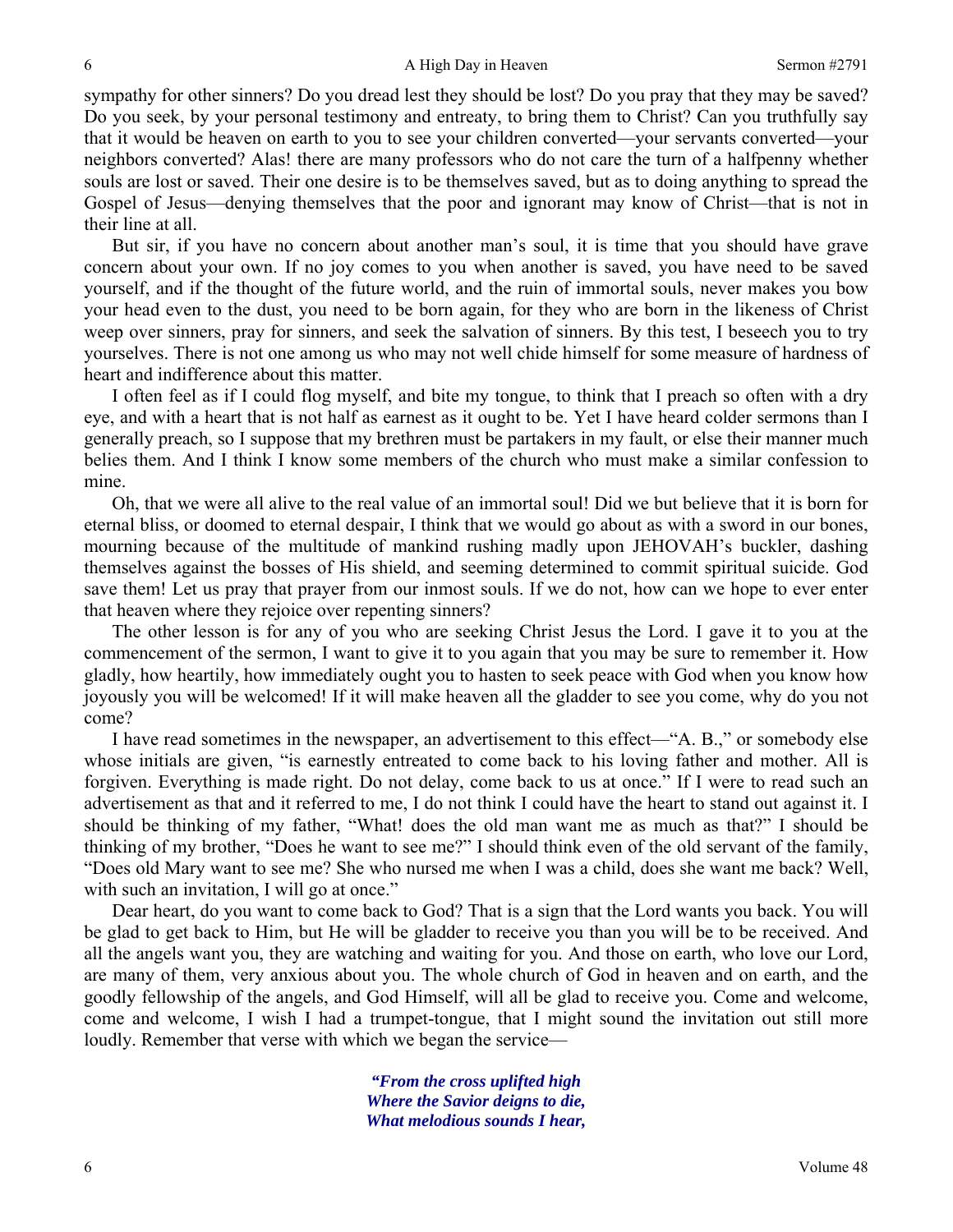#### Sermon #2791 **A High Day in Heaven** 7

*Bursting on my ravish'd ear! Love's redeeming work is done; Come and welcome, sinner, come."* 

You have but to trust Him, and you have come to Him—to rely upon Him—to depend upon Him to lean upon Him—to cast yourself upon Him, to believe in Christ Jesus, who died, the Just for the unjust, that He might bring us to God, for as soon as you do so, you are brought back to the great Father's house. May the Divine Spirit bring you there now, for His love's sake! Amen.

### **EXPOSITION BY C. H. SPURGEON**

### *LUKE 15*

#### **Verse 1.** *Then drew near unto him all the publicans and sinners for to hear him.*

However sunken they might be, they knew their best friend, they recognized their Benefactor, so they gathered around Him. They knew who it was that smiled upon them, and who would fain uplift them, so they came clustering around Him, like bees fly to the flowers, "Then drew near unto him all the publicans and sinners for to hear him."

**2.** *And the Pharisees and scribes murmured, saying, This man receiveth sinners, and eateth with them.* 

Where bees come, wasps often come too. This murmuring of the Pharisees and scribes was after their nature, they were so proud, so wrapped up in themselves, they thought so contemptuously of everybody else, that they dared even to despise Him whose shoe's latchet they were not worthy to unloose. "This man," said they, "receiveth sinners, and eateth with them."

**3.** *And he spake this parable unto them, saying,—* 

This is really a picture in three panels—a parable with three variations.

**4-7.** *What man of you, having an hundred sheep, if he lose one of them, doth not leave the ninety and nine in the wilderness, and go after that which is lost, until he find it? And when he hath found it, he layeth it on his shoulders, rejoicing. And when he cometh home, he calleth together his friends and neighbours, saying unto them, Rejoice with me; for I have found my sheep which was lost. I say unto you, that likewise joy shall be in heaven over one sinner that repenteth, more than over ninety and nine just persons, which need no repentance.* 

There, no doubt, the Savior looked at the Pharisees, who, though they did need repentance, yet thought they did not. Little or no joy did they ever bring to Him, His heart never leaped with delight over them. Good as they thought themselves to be, they did not yield Him as much joy as these poor publicans and sinners would when He had found them, and He was bent on doing that.

Now, beloved, how much is a man better than a sheep? And if a shepherd will leave all his ease and comfort, to hunt after one stray sheep, how ought you and I, after the example of the Son of man, to be ready for any service, or any self-denial, by which we too, in our poor measure may seek and save the lost!

Now we have the second panel of the picture:—

**8-10.** *Either what woman having ten pieces of silver, if she lose one piece, doth not light a candle, and sweep the house, and seek diligently till she find it? And when she hath found it, she calleth her friends and her neighbours together, saying, Rejoice with me; for I have found the piece which I had lost. Likewise, I say unto you, there is joy in the presence of the angels of God over one sinner that repenteth.* 

Did the woman rejoice at finding her piece of silver that she had lost, and shall not God much more rejoice over an inestimably precious human soul, which had been lost, but which, through grace, is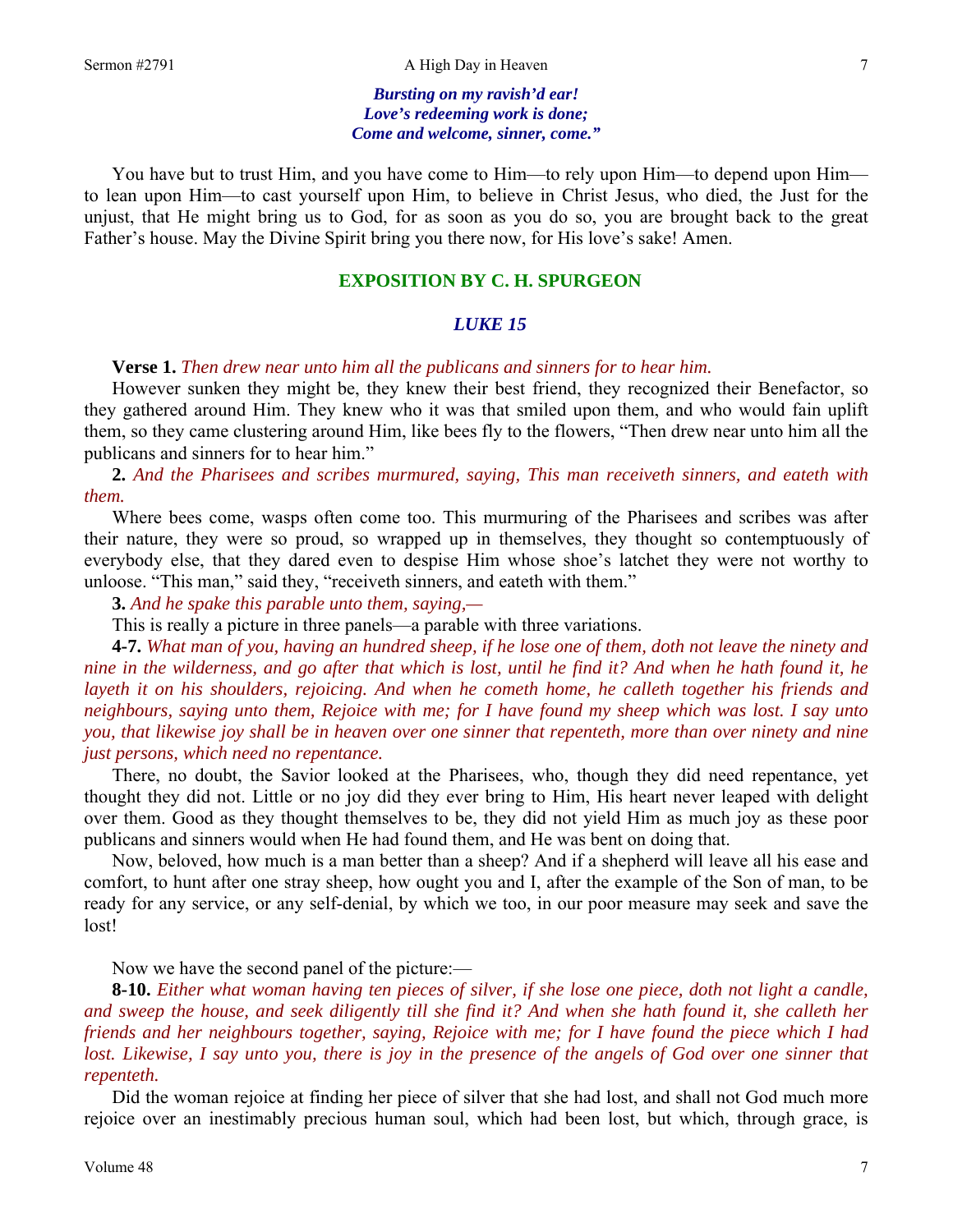found again? Ah, yes! there is joy in heaven, there is joy in all heavenly hearts, there is joy in all who are the friends of Christ, when lost ones are found! There was another quiet stroke at the Pharisees and scribes, who were proved not to be the friends of the soul-seeking Savior, because they did not rejoice with Him over those whom He had found. If they had been at all like the angels in heaven, as they thought they were, they would have been glad that the Lord Jesus Christ had come to seek and to find the lost.

Then came the third most touching panel of the picture—perhaps the best beloved of all the parables—one which, like a key, fits the locks of the human heart, and many a time has opened the heart:—

**11-13.** *And he said, A certain man had two sons: and the younger of them said to his father, Father, give me the portion of goods that falleth to me. And he divided unto them his living. And not many days after the younger son gathered all together, and took his journey into a far country, and there wasted his substance with riotous living.* 

It is clear that his heart had gone away from his father before he went away. He would not have wished to take from his father his portion of goods, or to be independent of his father, if he had not felt a spirit of alienation, and therefore, what his father did developed the latent evil, just as, oftentimes, the loving mercy of God brings to the surface the concealed sin which is in man all the while, and then he sins the more openly.

It is a grievous thing that even divine love should lead us to sin—not of itself, but because of our evil nature, just as the sun shines, not that he may make the weeds to grow, or that he may help to lift into the air noxious effluvia. With goodwill itself as its only motive, ill may come even of the pure sunlight.

**14-15.** *And when he had spent all, there arose a mighty famine in that land; and he began to be in want. And he went and joined himself to a citizen of that country; and he sent him into his fields to feed swine.* 

A very degrading employment for him as a Jew—perhaps, however, the best that the citizen of that country could do for him, for there was a famine in the land, and when men are all pinched with hunger, it is not much that one can do for another. And what can one poor sinner do for another? Even though he be called a priest, and puts on fine apparel, yet what can he do for his fellow sinner?

## **16-17.** *And he would fain have filled his belly with the husks that the swine did eat: and no man gave unto him. And when he came to himself, he said, How many hired servants of my father's have bread enough and to spare, and I perish with hunger!*

"I, his son, perish with hunger, when there is not only enough in my father's house for his children, but for his hirelings too, ay, and some to spare after that." "Bread enough and to spare." This was the thought which drew the prodigal home, and it ought to draw sinners to Christ. There is, in the Gospel, "bread enough and to spare." You know how some would, if they could, contract the provisions of grace, and make it out that there is bread enough, but they say that if there is anything to spare, it will be a waste. Why, it is that "spare" bread that is God's bait to catch poor souls with when they are cast down, "for," say they, "if it is to spare, then, even if my father be angry with me, he will not deny me the spare bread for which there is no use, so I may as well go, and ask for a portion of it."

**18-20.** *I will arise and go to my father, and will say unto him, Father, I have sinned against heaven, and before thee, and am no more worthy to be called thy son: make me as one of thy hired servants. And he arose, and came to his father. But when he was yet a great way off, his father saw him, and had compassion, and ran, and fell on his neck, and kissed him.* 

Oh, the speed of divine love! There were delays with the son, but there were no delays with the father. At the first glance, the father's heart is made up, and he runs to meet his returning child. And what a welcome he gives him! He "kissed him much," is the right rendering. Truly, this was prodigal love for the prodigal son.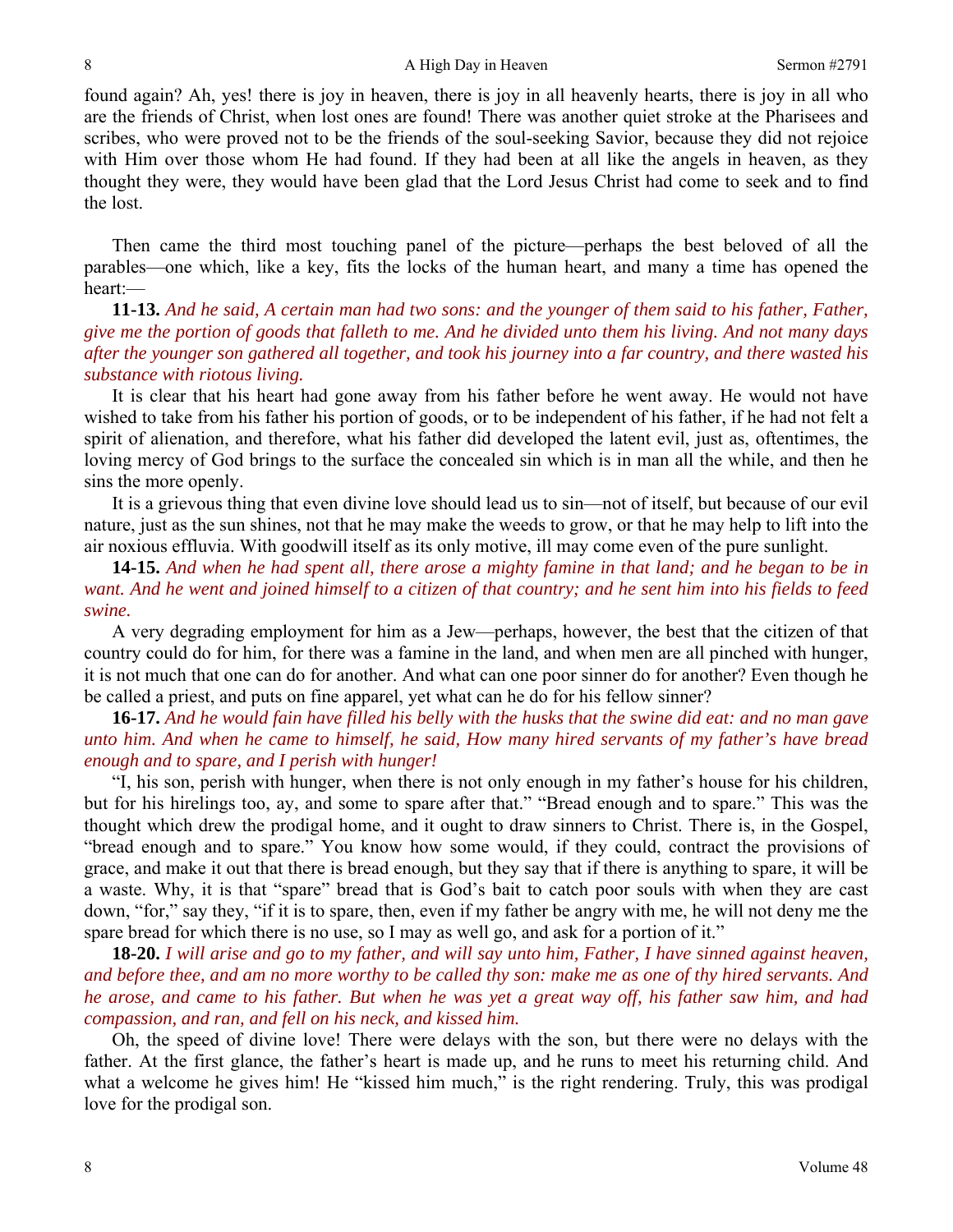**21-22.** *And the son said unto him, Father, I have sinned against heaven, and in thy sight, and am no more worthy to be called thy son. But the father—* 

Stopping him short, and forever obliterating the rest of the prayer, so that he never had time to utter it, seeing that it was too legal to be permitted by his father's love, "But the father"—

**22-25.** *Said to his servants, Bring forth the best robe, and put it on him; and put a ring on his hand, and shoes on his feet: and bring hither the fatted calf, and kill it; and let us eat, and be merry: for this my son was dead, and is alive again; he was lost, and is found. And they began to be merry. Now his elder son was in the field:* 

At work, like the good son that he was.

**25.** *And as he came and drew nigh to the house, he heard musick and dancing.* 

Which he did not often hear, for he was of a gloomy spirit, and there had not been cause for much rejoicing lately.

**26.** *And he called one of the servants, and asked what these things meant.* 

"What are you all up to in making such a noise? What new thing has happened to our orderly household to make it thus full of roistering and noisy gladness?"

**27-28.** *And he said unto him, Thy brother is come; and thy father hath killed the fatted calf, because he hath received him safe and sound. And he was angry,—* 

It did not seem to him right that one, who had acted so badly, should be thus honored, "He was angry,"—

**28.** *And would not go in:* 

He did not believe in revivals, so he would not attend them, he did not believe in many being converted, especially if they had been great sinners, He would have nothing to do with them.

**28.** *Therefore came his father out, and entreated him.* 

Oh, the goodness of the father, not only in receiving the returning prodigal, but in entreating this indignant and erring son, for he was greatly erring in this matter, and was not showing the true spirit of a son.

**29-30.** *And he answering said to his father, Lo, these many years do I serve thee, neither transgressed I at any time your commandment: and yet thou never gavest me a kid, that I might make merry with my friends: but as soon as this thy son was come, which hath devoured thy living with harlots, thou hast killed for him the fatted calf.* 

"I am a consistent Christian, I have maintained the excellence of my moral character. I have tried to be orthodox, and attentive to all religious duties. You know that it is so, yet I seldom have any joy in my religion. 'Thou never gavest me a kid.' I go trembling and mourning all my days. I get very little delight out of my religion, yet here is one just converted, and all this fuss is made over him, and he is rejoicing too. You feast him with the best fatted calf. He is as glad as glad can be, and everybody is glad about him, and nobody seems to take much notice of me. I go on my steady quiet course, and I have never caused you such grief as this your son has done."

**31.** *And he said unto him,—* 

So beautifully,—

**31.** *Son, thou art ever with me, and all that I have is thine.* 

And that is what the Lord seems to say to the believer, when he gets into that naughty spirit of the elder brother, and does not like to hear of sinners of the deepest dye being brought to Christ, and who disapproves of the jubilation and excitement at revival times. The Lord says to him, "Suppose you have not had such enjoyments, you may have them if you like, for you are ever with Me. There is joy enough in that fact, and all that I have is yours. You are joint-heir with Me. I have given you everything, what more do you want?"

**32.** *And it was meet—* 

"It was fitting, it was proper,"—

**32.** *That we should make merry, and be glad: for this thy brother—*